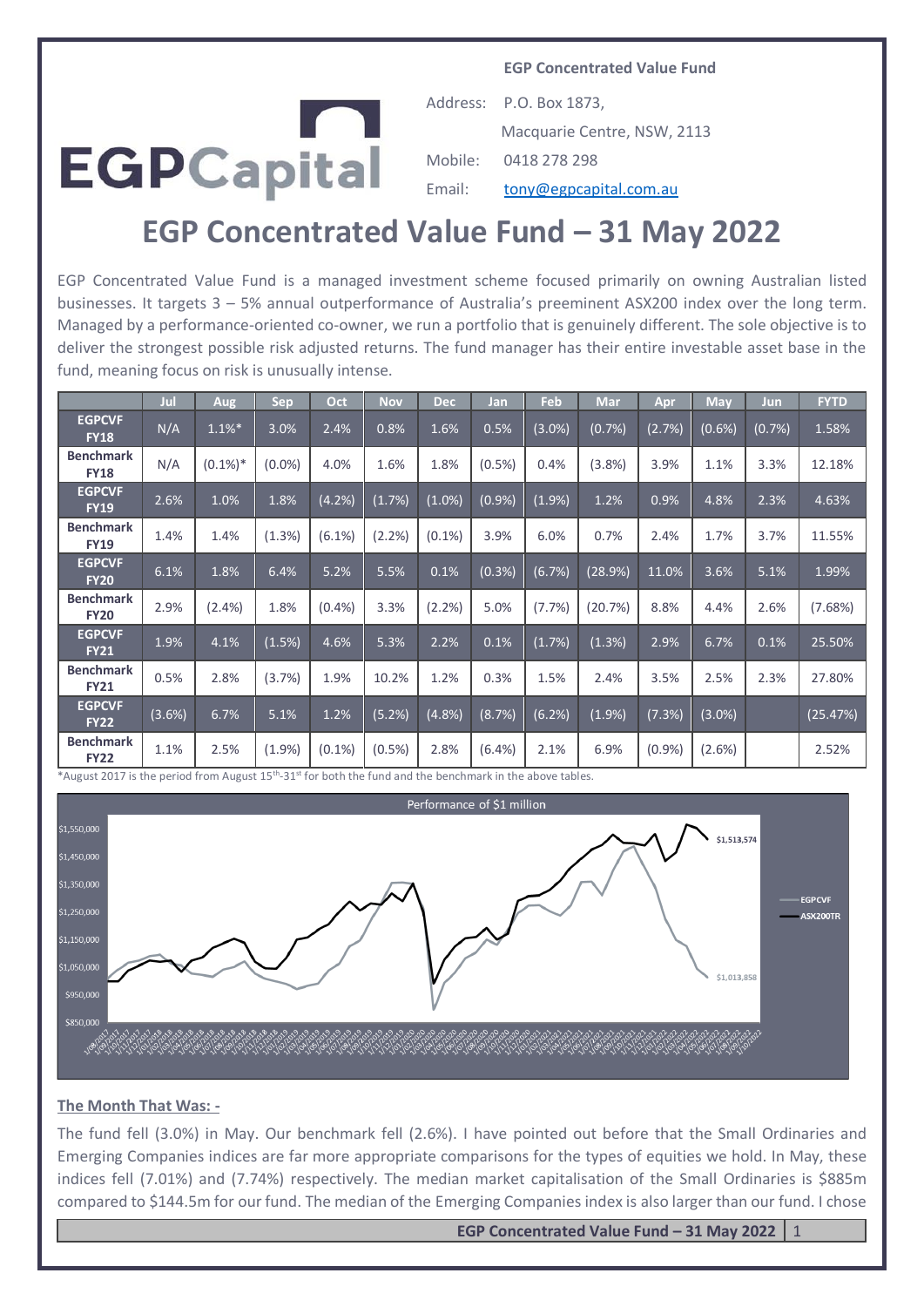the ASX200TR index because I feel it is the best Australian index, but in months such as the one that just passed, we need to be cognisant that it is not always a useful benchmark in the short term.

The reason we outperformed the small companies' indices sharply in May was mostly the takeover bid launched by Woolworths (WOW.ASX) for what was our 10<sup>th</sup> largest holding before the bid, mydeal.com.au (MYD.AX). The MYD takeover is a timely reminder of the enormous latent value in our other marketplace businesses such as Cettire and Redbubble, and that if the market does not award such businesses a sensible valuation, they are at risk of succumbing to such takeover approaches. WOW struck an incredible deal (I viewed MYD as worth meaningfully more than the bid price), the value they will be able to generate out of owning MYD will be enormous provided they do not allow large company bureaucracy to trump innovation.

The good outcome from the MYD bid was unfortunately outweighed by negative months for our larger "value" holdings that should be outperforming in the current "growth/value rotation". UOS, NTD and SHM all weighed heavily in May, SHM provided an earnings downgrade, but are still positioned to generate more than \$20m of EBITDA in FY22 against an enterprise valuation that should be below \$60m at current prices based on the significant cash liberation from inventories in the June half.

In the case of NTD, despite no news, the price fell sharply. Investors are jumpy nervous about the effects of logistical issues on revenues in the short term and sharply rising input costs (oil prices comprise around one third of the cost of a tyre) in the longer term, but the substantial benefits of the integration of the recent acquisitions and the very low valuation mean we think NTD is likely to generate a very strong investment returns in coming years.

UOS is now the cheapest it has been compared to net tangible assets since the global financial crisis fourteen years ago. The company continues to suffer from the complete indifference of the board and management toward investor relations and without some indication that they ever intend to close the spread between share price and NTA, it will presumably persist. The primary comfort is the ongoing very strong operational performance of the business.

# **Matrix Composites & Engineering: -**

On the quarterly investor teleconference in April, a question was asked about whether I had "changed" the investment style for EGP given the significant exposure to technology style investments which have been largely responsible for the awful recent unit price performance of the fund.

I have always referred to my investment approach as "generalist" in nature. Over the 13 years I have run EGP, most of the investments the fund has made have fallen into the "industrials" category and tend to be businesses that appeared to have good prospects that I viewed as under-priced based on the valuation the market had ascribed. But we have always maintained exposure in varying levels to businesses that do not necessarily look cheap based on current fundamentals, but for which if the future unfolds as I expect, will deliver very good investment returns.

There are certain areas such as resources and biotechnology where although we do not specifically exclude investments, we have seldom committed capital as I feel the variables in such investments are often beyond the reach of analysis (and often largely outside of the control management).

Despite my general preference to steer clear of resources, every few decades, structural issues can arise that mean certain commodities end up in structural supply/demand mismatch, which means despite the awful capital allocation executives in the sector usually exhibit, good investment returns are highly probable.

On the call, I noted that virtually all investment sectors exposed to the fossil fuel industry are currently exposed to what is likely to be a multi-year environment caused by structural issues that mean it is likely to be a very attractive place to have capital invested for the next few years. There are several drivers for the high returns on capital the fossil fuel sector should experience for the next 3-5 years (or more depending on how long the inputs persist). Four key factors among these are the following contributors:

1. The structural failure of governments globally that have ensured that exploration and development for fossil fuels has been made increasingly costly and difficult by dint of both legislative changes and social pressures without properly providing for the replacement of the inevitably diminishing supply this causes. Fossil fuels are a finite resource and to the extent possible, should be left for future generations who will almost certainly have higher and better uses for fossil fuels than we presently do (by way of example the median US passenger car achieved ~13.5 miles per gallon in 1975 and is closer to 35MPG now – the longer we can leave fossil fuels

# **EGP Concentrated Value Fund – 31 May 2022** 2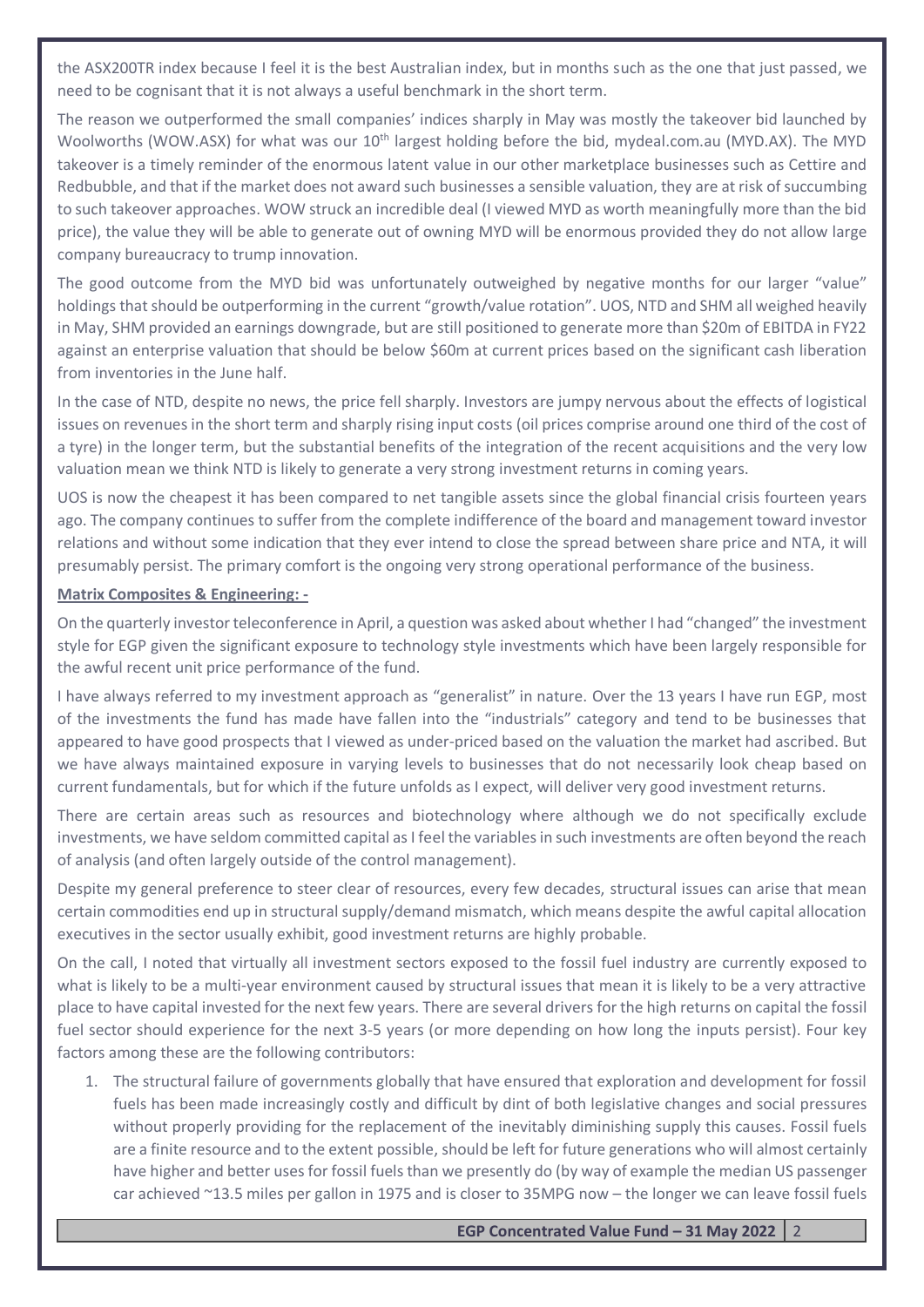in place, the more we will be able to do with them). This should be done by encouraging development and deployment of new technologies to replace fossil fuels as swiftly as sensible economics enables (provided the whole of life environmental effects of the replacement technology are demonstrably superior). Pig-headedly making fossil fuel development difficult will only serve to make the world's poor suffer. Short-sightedness in pursuit of an (admirable) environmental goal will shortly unleash energy poverty into a world that had been on an uninterrupted poverty reduction streak that had run from the end of World War II until the implementation of insane Covid lockdown policies globally in 2020 saw the first substantial worsening of global poverty in decades. The Covid "blip" will likely be nothing compared to the wave of energy poverty the poor energy policy of wealthy countries over the past few decades will soon deliver the worlds poor. All it took was one cool winter, one warm summer and one year of below average wind in Europe for [the price of](https://www.wsj.com/articles/energy-prices-in-europe-hit-records-after-wind-stops-blowing-11631528258?mod=realestate_trending_now_article_pos4)  [gas to rise 17-fold](https://www.wsj.com/articles/energy-prices-in-europe-hit-records-after-wind-stops-blowing-11631528258?mod=realestate_trending_now_article_pos4) (subscription required). Rich countries will always get their requirements for energy filled no matter the cost, but the poorer folk of the world will simply go without. Seasoned energy observers have been warning for years about the shortcomings of the current generation of renewable energy to provide reliable baseload power, but policymakers could not resist the siren song of the renewable movement, and now the worlds poor will wear the consequences.

- 2. The reluctance for major businesses in all fossil fuel segments to commit capital given the terrible capital allocation decisions they made through the last fossil fuel boom (~2003-2011). There was an incredible amount of uneconomic capital expenditure (CAPEX) into areas such as shale-oil and tar-sands oil extraction and fracking through the last boom. Chastened Boards and Executives currently appear to be more focused on returning capital all through the fossil fuel industries than they have ever been.
- 3. The reluctance of companies to approve even projects with highly attractive economics. Major fossil fuel producers have been captured at board level in several cases by activist investors who are using Environmental, Social and Governance (ESG) pressures to prevent CAPEX approval on new projects. The ESG excuse is being used, but in many of these cases, the true aim of the activist is likely an improvement in the return on investment of any new CAPEX (see point 2). Increasingly language around "energy security" is being used to supersede ESG, meaning more project approvals are likely with higher energy prices, but the tsunami of capital that usually follows the type of high prices that energy markets are currently experiencing is unlikely to arrive.
- 4. The traditional fallback providers of supply in times of high demand are not able to respond the way they have previously. OPEC has a more limited capacity to fill supply shortages in the oil market than ever before. The last oil price spike was solved not by OPEC, but by the United States going from an importer to an exporter of energy, mostly by dint of the uneconomic CAPEX boom discussed in point 2. Indonesia and Australia (and to a lesser extent Russia) are traditionally the coal producers that step into the breach when global coal demand outstrips supply. The Indonesian economy is growing so quickly that it is absorbing much of the additional supply it can bring on. Despite Australian coal being the cleanest and lowest carbon available in the seaborne market, it is close to impossible to bring new supply to market here. Any additional Russian supply that can be mustered will undoubtedly find a home in the many countries not sanctioning them, but it will barely touch the sides of the global supply/demand imbalance as old mines are decommissioned and no new mines replace them. The only realistic chance for meaningfully lower coal prices in the medium term would be a massive Chinese recession, this seems unlikely, having watched the behaviour of Western Governments since the GFC, any hint of a Chinese recession will surely be met with massive stimulus that will only serve to prop up coal demand. There will likely be enormous capital flow into developing gas supply over the next 5 years, it is the most carbon efficient of the fossil fuels, and it is the market most likely to see a substantially lower (or at least closer to the long-run average than coal or oil) price once these substantial investments are made. Gas is even being declared "ESG" by a variety of Governments and industry bodies, which will only provide further tailwinds. But major developments take years to complete, so in the medium term, all major fossil fuels are likely supply constrained.

These factors are likely to lead to a sustained period of high energy prices, especially in oil and coal, the gas market is less predictable. The narrative that has taken hold that the Russian invasion of Ukraine is the driver of high energy prices is demonstrably false when on looks at the price trajectories of gas, oil, and coal in the year or more before the

### **EGP Concentrated Value Fund – 31 May 2022** 3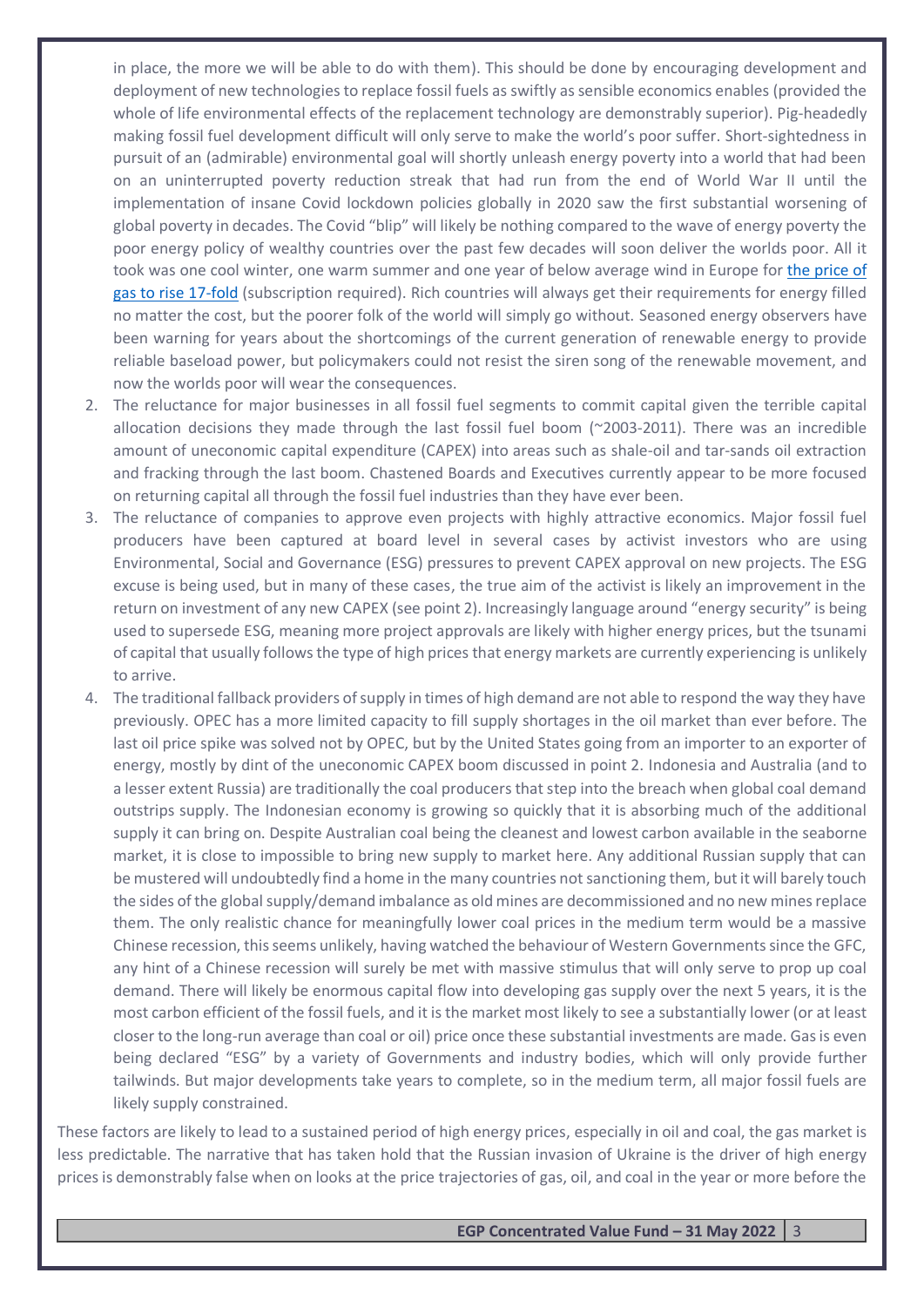invasion. [This article](https://www.reuters.com/business/energy/whats-behind-wild-surges-global-lng-prices-risks-ahead-2021-10-01/) is fully four months before the invasion began. Should that conflict resolve peacefully tomorrow, and all trade restrictions be removed, only a modest diminution in the prices of fossil fuels would likely result.

As mentioned on the quarterly investor call, we have a small exposure to one coking coal producer which with prices where they have been for the past couple of months is trading on greater than a 60% free cashflow yield on enterprise value (EV). I have no view on where coking coal prices will be over any 3, 6 or even 12-month period, but would be very surprised given the underinvestment in new supply and continued structural demand if prices did not remain elevated compared to their historic averages unless a major Chinese recession were to occur.

The other investment I discussed on the call was Matrix Composites & Engineering (MCE). MCE's primary market is in providing subsea buoyancy to the oil and gas market. They have a couple of other businesses they have developed or bought in corrosion technologies and advanced materials to try to smooth out revenues given the enormous cyclicality of the subsea buoyancy market, but the prospective value of MCE is driven by the oil and gas market. MCE operate out of a facility in Henderson W.A that is more befitting a company of several hundred millions of dollars of market capitalisation (the company was briefly valued at more than \$700m in 2011) than the \$14m EV business it is at today's prices.

I will not write a long treatise on the valuation for MCE, simply pointing out that revenues after MCE listed from 2011- 2015 were between \$144m - \$187m and EBITDA was as high as \$50m and averaged more than \$20m per annum. Furthermore, MCE have seen off much of the competition as bankruptcy has effectively left their primary market a duopoly meaning if total revenue in the subsea buoyancy sector gets anywhere near the levels of those years, the revenues generated by MCE could be higher than in those boom years. 2011 roughly coincided with the and of the last oil price boom, but revenues sustained for years afterwards meaning the boom when it comes is unlikely to be a short run situation.

To give an understanding of how difficult the past 5 years have been, revenues have averaged \$27.2m annually, only 17.4% of their yearly average in the 2011-15 period. The outworking of this is that not only has there been virtually no CAPEX on new subsea buoyancy, but that existing operating rigs have been severely undermaintained through the CAPEX strike. With the dual tailwinds of new rig deployments and catch-up maintenance, the prospect of industry revenues not getting close to the boom years of 2011-15 in the coming few years seems unlikely.

For an investment in MCE to work out very well, we do not need a return to the >\$50m EBITDA business MCE once was. If the business could produce \$20m of EBITDA from say \$120m of revenues, MCE would likely have an EV exceeding \$100m again, which is ample upside from the current valuation.

MCE has a much lower depreciation charge now than during the peak years, and as such would be a more profitable business if it were to produce the same level of EBITDA. With that said, there is likely to have been some underinvestment in maintaining the plant through the very difficult past 5 years, so some catch-up expenditure is likely there.

Finally, taking the business from the \$27m of revenue it has averaged in the past few years to \$100m+ will consume considerable working capital, so the business whilst it would look profitable as it was growing, would not likely produce much free cashflow until it found a stable, higher revenue base, so an investor in MCE is banking on a re-rating of the valuation as conditions improve rather than a steady stream of dividends.

# **The ZFC update: -**

The launch of Cipher Fund is now expected in 2023.

Prospective managers and investors are invited to contact CEO of ZFC, Brad Hughes [\(brad.hughes@thezfc.com.au\)](mailto:brad.hughes@thezfc.com.au) or myself.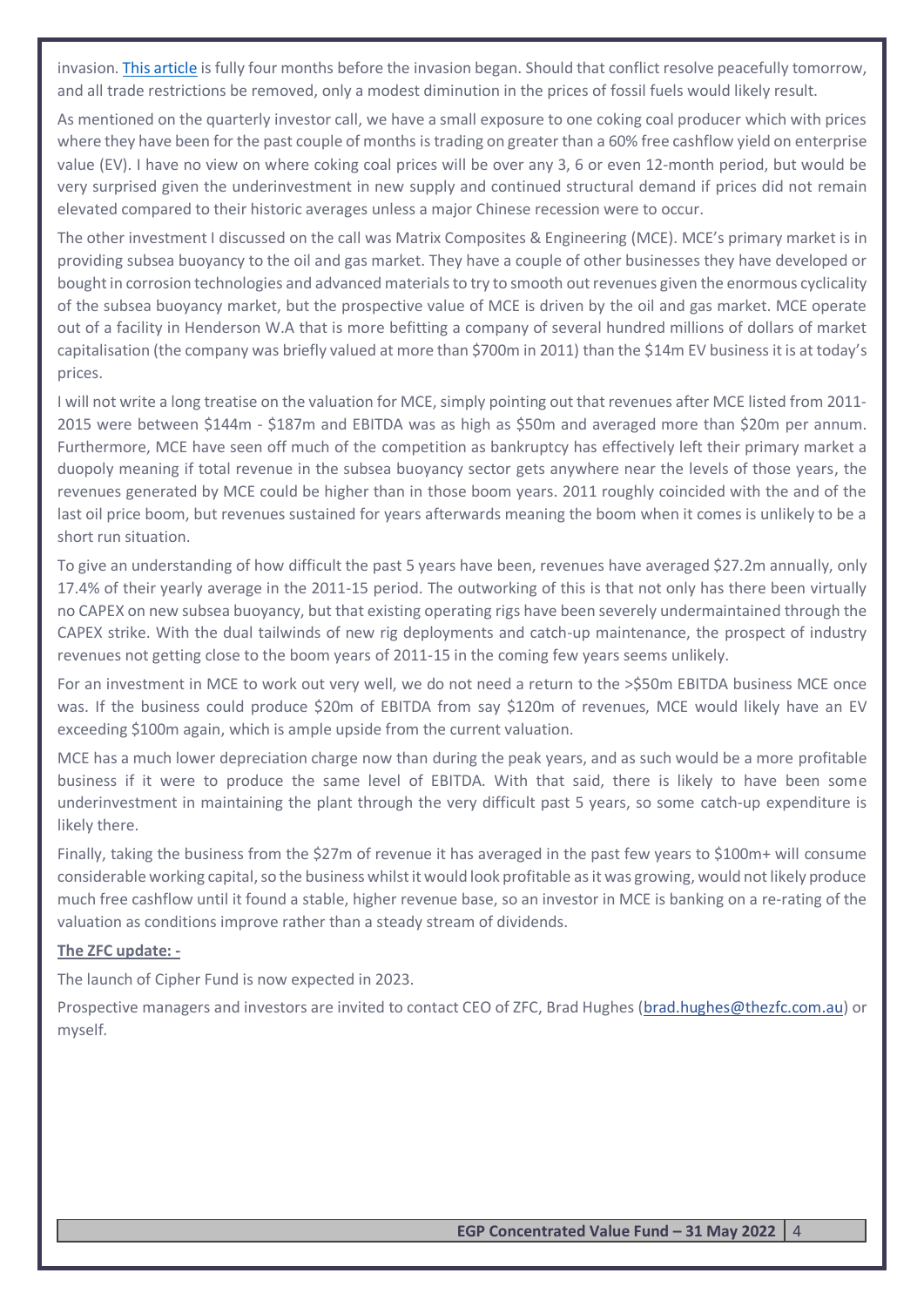# **Key Portfolio Information: -**

Our top 10 holdings on 31 May 2022 were:

| Rank           | <b>Holding</b>                                                     | Percentage Equity<br>Weighting | Percentage Portfolio<br>Weighting |
|----------------|--------------------------------------------------------------------|--------------------------------|-----------------------------------|
| $\mathbf{1}$   | United Overseas Australia (UOS.ASX)                                | 11.9%                          | 11.3%                             |
| $\overline{2}$ | Smartpay (SMP.ASX)                                                 | 8.3%                           | 7.9%                              |
| 3              | Shriro Holdings (SHM.ASX)                                          | 6.5%                           | 6.2%                              |
| $\overline{4}$ | MyDeal.com.au (MYD.AX)                                             | 6.2%                           | 5.9%                              |
| 5              | Tellus (unlisted)                                                  | 5.9%                           | 5.6%                              |
| 6              | Dicker Data (DDR.ASX)                                              | 5.4%                           | 5.1%                              |
| $\overline{7}$ | <b>Blackwall Limited (BWF.ASX)</b>                                 | 4.4%                           | 4.2%                              |
| 8              | SRG Global (SRG.ASX)                                               | 4.3%                           | 4.1%                              |
| $\overline{9}$ | PPK Group (PPK.ASX) inc. White Graphene pre-<br><b>IPO</b> holding | 3.9%                           | 3.7%                              |
| 10             | National Tyre & Wheel (NTD.ASX)                                    | 3.8%                           | 3.6%                              |

Our largest 5 holdings comprise 38.7% of our invested capital, our top 10 holdings are 60.4% and our top 15 represent 76%. Cash and cash equivalents are 5.4% of the portfolio. The median market capitalisation is \$144.5m. Weighted average market capitalisation is \$352m.



As always, investors with any questions, suggestions, comments, or investment ideas should feel free to call (0418 278 298), or send me an email - [Tony@egpcapital.com.au](mailto:Tony@egpcapital.com.au)